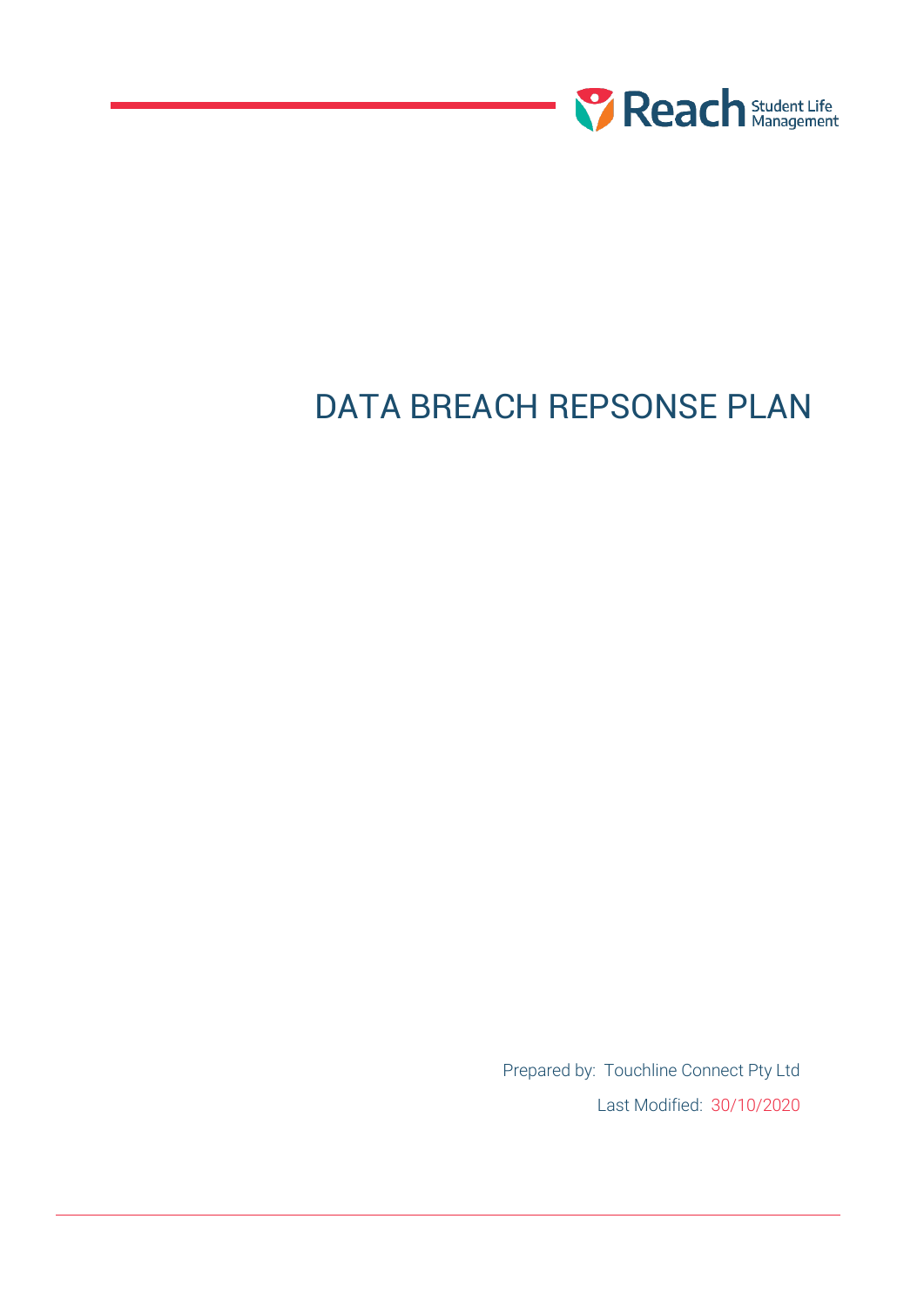# Contents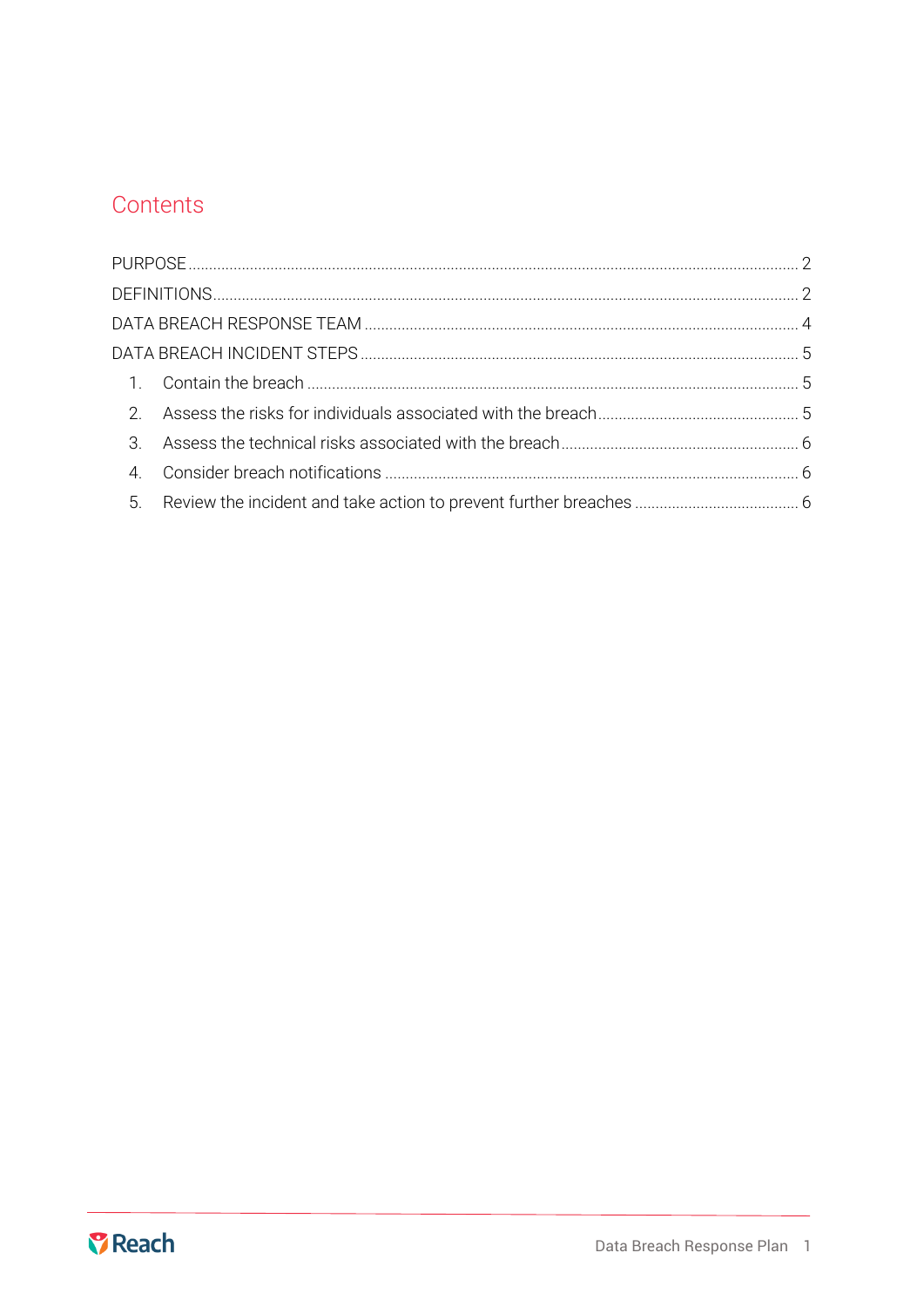# <span id="page-2-0"></span>**PURPOSE**

REACH Boarding System (REACH) stores private and sensitive information related to students, staff, and internal business operations, as well as manages and maintains technical infrastructure required to house and maintain this information.

This Data Breach Response Plan (DBRP) outlines the procedures that REACH will undertake when unauthorized access or disclosure of private or sensitive information is identified. This DBRP forms part of REACH's Cybersecurity management plans and should be read in conjunction with the Cybersecurity Incident Response Plan (CIRP) and the Written Information Security Plan (WISP).

### <span id="page-2-1"></span>**DEFINITIONS**

### Cybersecurity Incident Response Plan (CIRP)

The Cybersecurity Incident Response Plan outlines the procedures that REACH uses to detect and respond to unauthorized access or disclosure of private information from systems utilised maintained or serviced as part of the REACH Boarding System product.

### Data Breach

A Cyber Security Incident in REACH which involves the unauthorized access or disclosure of personal or sensitive information.

### Data Protection Officer (DPO)

Data protection officers are responsible for overseeing the company's data protection strategy and its implementation to ensure compliance with GDPR requirements and the company's Personal Data Privacy Policy.

#### Incident Response Manager (IRM)

The IRM oversees all aspects of the Cyber Security Incident. The key focuses of the IRM will be to ensure proper implementation of the procedures outlined in the Cyber Security Incident Response Plan, to keep appropriate Incident Logs throughout the incident. The IRM acts as the key liaison for the IRE for details, status and outcomes of the incident investigation. At the conclusion of a Cyber Security Incident, the IRM will conduct a review of the incident and produce both an Incident Summary Report and, where determined appropriate, a Process Improvement Plan.

### Incident Response Executive (IRE)

The IRE oversees all aspects of the company's communications with stakeholders and affected parties. The key focuses of the IRE will be to monitor that the procedures outlined in the Cyber Security Incident Response Plan are being implemented and to act as the key liaison between the IRM, company management executives and other stakeholders such as clients or individuals.

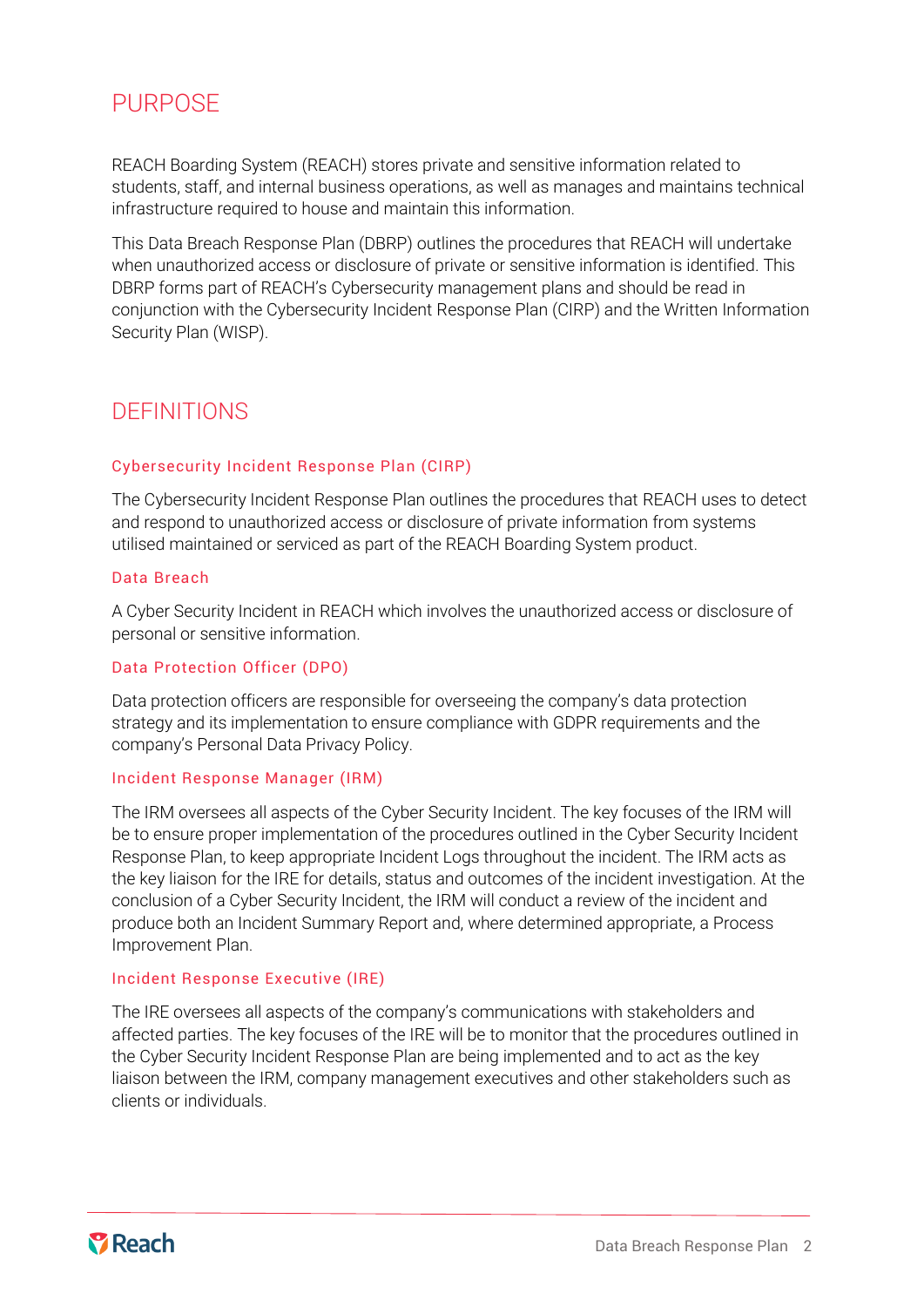### Cyber Security Incident Log

The Cyber Security Incident Log will capture critical information about a Cybersecurity Incident and REACH's response to that incident, and should be maintained while the incident is in progress.

### Incident Summary Report (ISR)

The ISR is a document prepared by the IRM at the conclusion of a Cyber Security Incident and will provide a detailed summary of the incident, including how and why it may have occurred, estimated data loss, affected parties, and impacted services. Finally, it will examine the procedures of the Cyber Security Incident Response Plan, including the procedures when investigating the incident and whether updates are required. The template for the ISR may be seen in Appendix A.

### Process Improvement Plan (PIP)

The PIP is a document prepared by the IRM at the conclusion of a Cyber Security Incident if the investigation and ISR provides recommendations for avoiding or minimizing the impact of future Cyber Security Incidents based upon the "lessons learned" from the recently-completed incident. This plan should be kept confidential for security purposes. The template for the PIP may be viewed in Appendix B.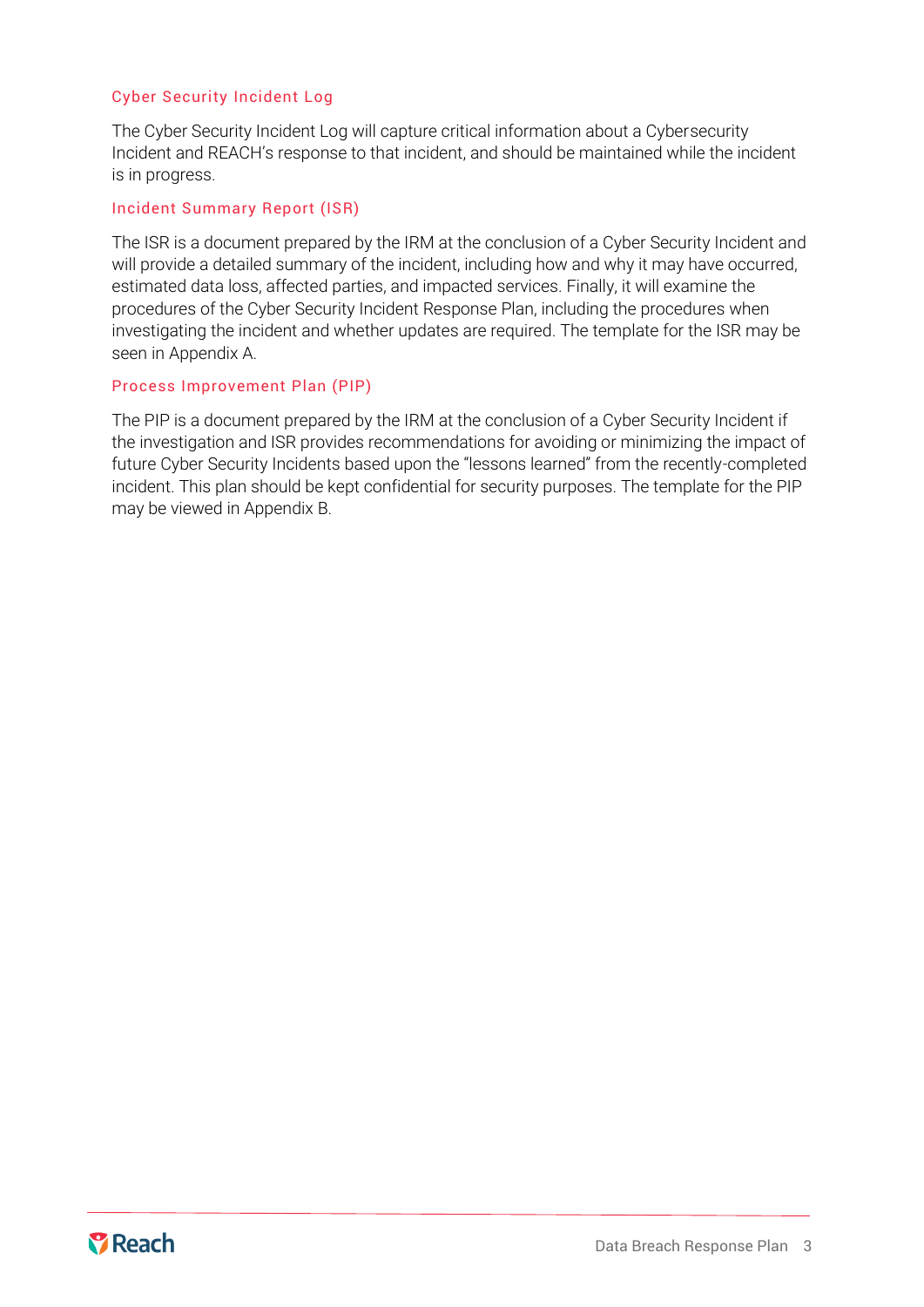## <span id="page-4-0"></span>DATA BREACH RESPONSE TEAM

### INCIDENT RESPONSE MANAGER (IRM)

Mr Bradley Gibby *Director of Technology, Research & Development Touchline Connect Pty Ltd*

All regions Globally

### INCIDENT RESPONSE EXECUTIVES (IRE)

Mr Garry Jowett *Managing Director – Touchline Connect Pty Ltd* Mr Brian Murray *Managing Director – REACH North America* Mr Adam Bates *Managing Director – REACH Europe*

Australia, New Zealand, Asia-Pacific, Africa, Rest of world USA, Canada

UK, Ireland, European Union

### DATA PROTECTION OFFICERS (DPO)

Mr Garry Jowett *Managing Director – Touchline Connect Pty Ltd* Mr Brian Murray *Managing Director – REACH North America* Mr James England *Director – REACH Europe*

Australia, New Zealand, Asia-Pacific, Africa, Rest of world USA, Canada

UK, Ireland, European Union, GDPR designated DPO

### ADDITIONAL MEMBERS

In addition to those individuals listed above, additional experts may be included on the Incident Response Team, depending upon the nature and scope of the incident. In particular, technical experts may be included from various providers of hardware or service services use by REACH Boarding System (such as cloud hosting service provider).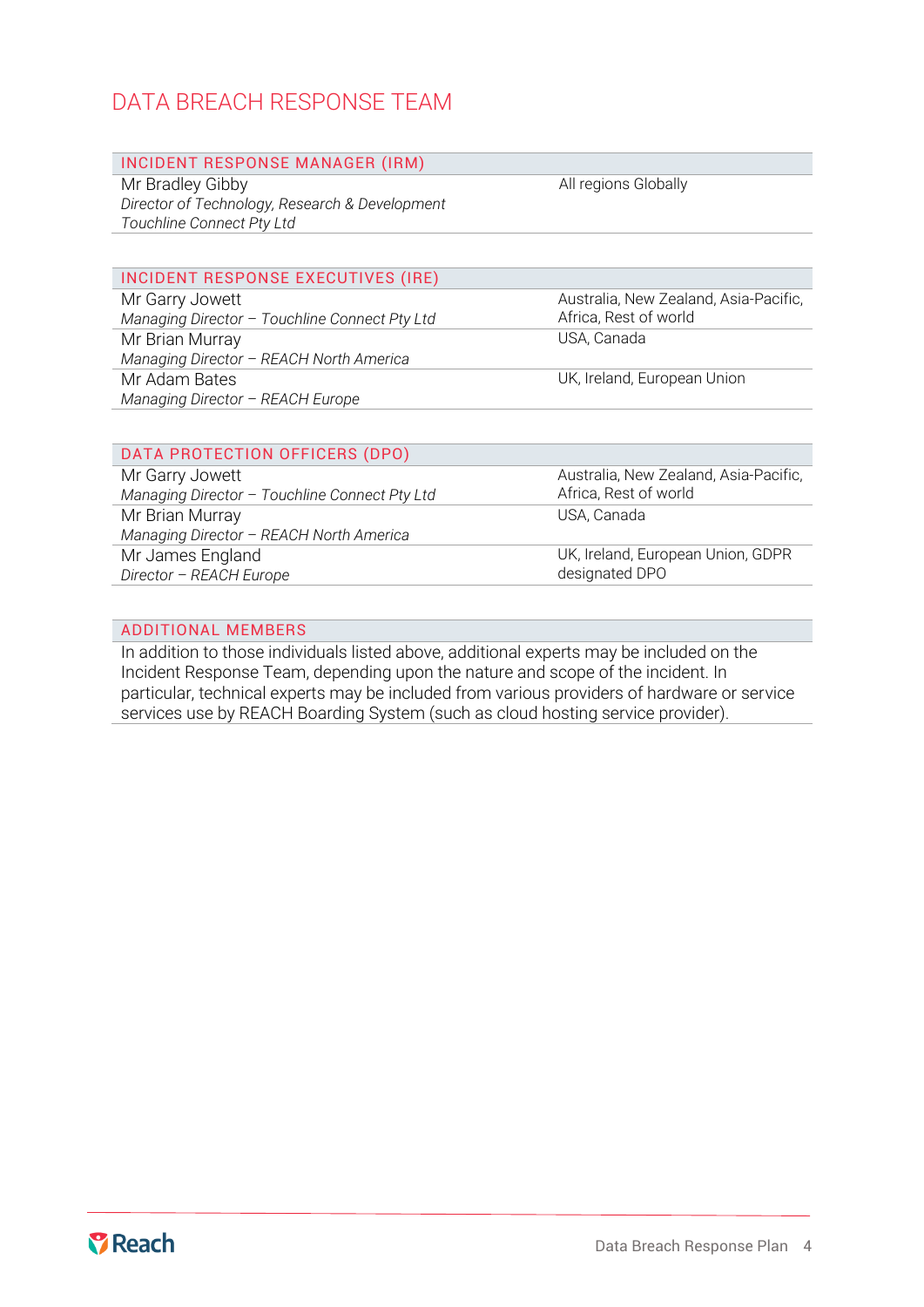# <span id="page-5-0"></span>DATA BREACH INCIDENT STEPS

When a data breach occurs in REACH the Incident Response Manager (IRM) will implement the following procedure for control, repair, notification and continuity.

| Step 1  | Contain the breach                                              |
|---------|-----------------------------------------------------------------|
| Step 2: | Assess the risks for any individuals associated with the breach |
| Step 3: | Assess the technical risks associated with the breach           |
| Step 4: | Consider breach notifications                                   |
| Step 5: | Review the incident and take action to prevent future breaches  |

### <span id="page-5-1"></span>1. Contain the breach

- i. Immediately identify and contain the breach. Restore or upgrade the security that was bypassed.
- ii. Identify the cause of the breach and immediately contain any further breach
- iii. Restore or Upgrade the security that was bypassed for the breach to occur

### <span id="page-5-2"></span>2. Assess the risks for individuals associated with the breach

- i. Conduct initial investigation, and collect information about the breach promptly, including:
	- the type of personal information involved in the breach
	- how the breach was discovered and by whom
	- a list of the affected individuals, or possible affected individuals
	- the risk of serious harm to the affected individuals
	- the risk of other harms
- ii. Determine whether the context of the information is important:
	- is the breach likely to result in serious harm to any of the individuals to whom the information relates?
	- is the data breach a reportable incident?